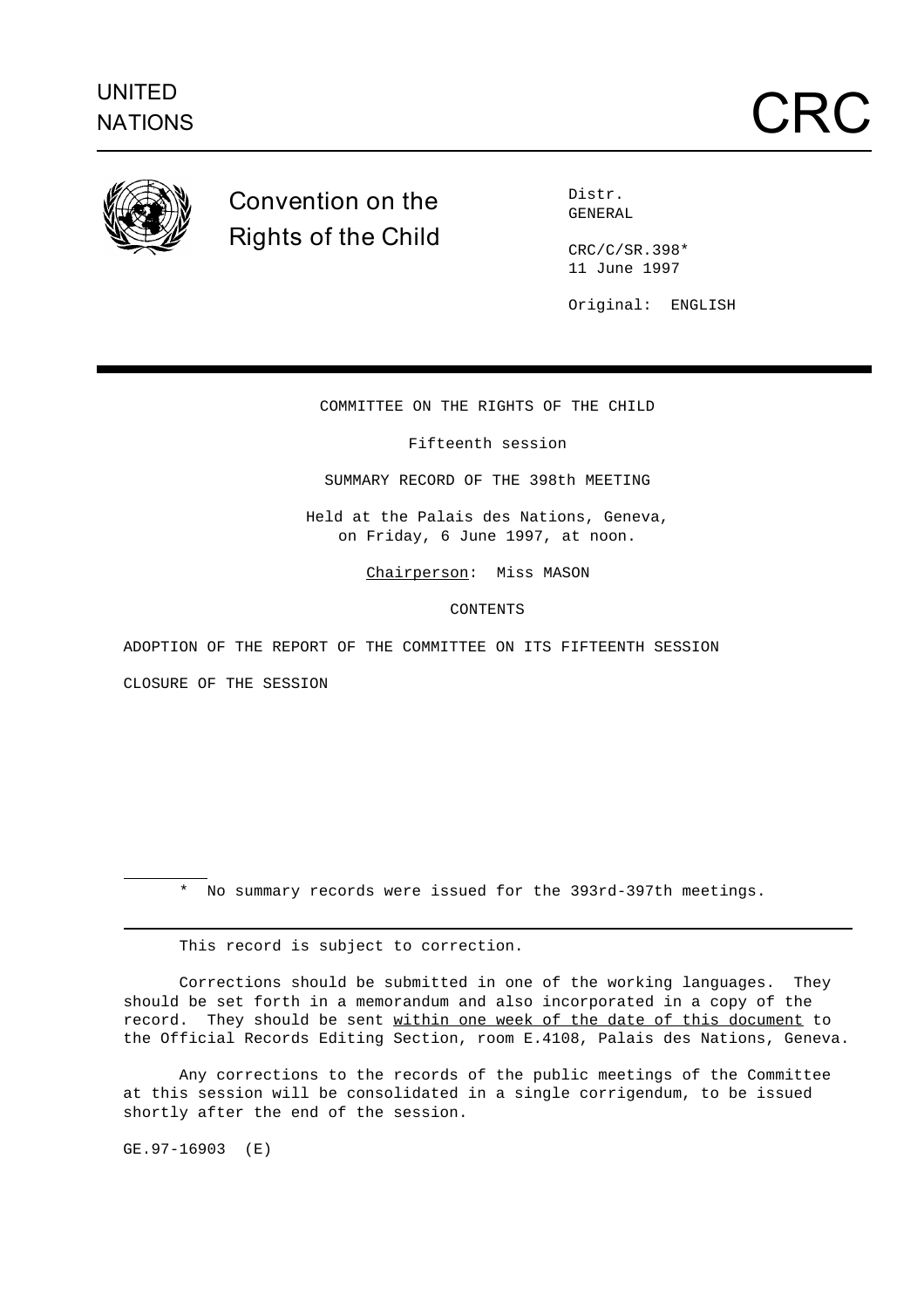## The meeting was called to order at 12.15 p.m.

ADOPTION OF THE REPORT OF THE COMMITTEE ON ITS FIFTEENTH SESSION (CRC/C/66)

1. The CHAIRPERSON invited the Rapporteur, Mrs. Mboi, to introduce the draft report of the Committee on its fifteenth session (CRC/C/66) with a view to its adoption.

2. Mrs. MBOI (Rapporteur), introducing the draft report of the Committee on its fifteenth session (CRC/C/66), briefly summarized its main chapters: organizational and other matters, reports by States parties under article 44 of the Convention and overview of the other activities of the Committee. The last of those chapters was devoted primarily to cooperation with the United Nations and other competent bodies, follow-up to the general discussion on "The child and the media", and the future thematic debate on the rights of children with disabilities.

3. The CHAIRPERSON invited the Committee to adopt the concluding observations concerning the reports it had considered at its fifteenth session, which formed part of chapter II of the report.

Initial report of Cuba (CRC/C/8/Add.30)

4. Mrs. MBOI (Rapporteur) introduced the draft concluding observations of the Committee on the initial report of Cuba (CRC/C/15/Add.72).

5. The concluding observations on the initial report of Cuba were adopted.

Initial report of Ghana (CRC/C/3/Add.39)

6. Mrs. MBOI (Rapporteur) introduced the draft concluding observations of the Committee on the initial report of Ghana (CRC/C/15/Add.73).

7. The concluding observations on the initial report of Ghana were adopted.

Initial report of Bangladesh (CRC/C/3/Add.38)

8. Mrs. MBOI (Rapporteur) introduced the draft concluding observations of the Committee on the initial report of Bangladesh (CRC/C/15/Add.74).

9. The concluding observations on the initial report of Bangladesh were adopted.

Initial report of Paraguay (CRC/C/Add.17 and CRC/C/3/Add.47)

10. Mrs. MBOI (Rapporteur) introduced the draft concluding observations of the Committee on the initial report of Paraguay (CRC/C/15/Add.75).

11. The concluding observations on the initial report of Paraguay were adopted.